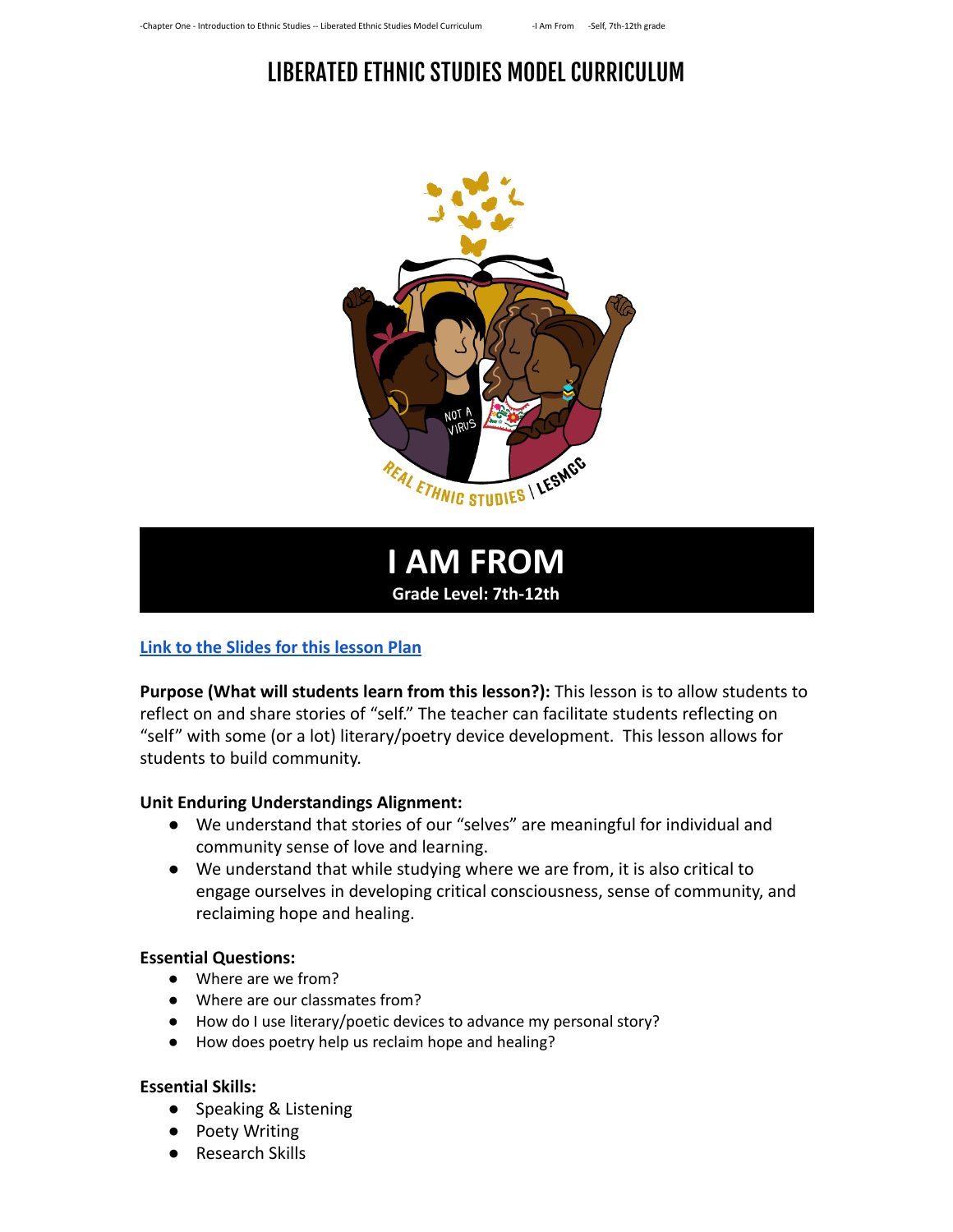- Social Emotional Health: Empathy and Understanding
- Collaboration/Group Work

#### **[Cultural Wealth](https://drive.google.com/file/d/0B0c4WTZSk3sNNlJuV1NobldqTHc/view?usp=sharing) [\(Yosso, p. 78\):](https://pdx.pressbooks.pub/app/uploads/sites/56/2020/09/INSERT-4-Cultural-Wealth-Model.pdf)**

- **Navigational capital** refers to "skills of maneuvering through social institutions. Historically, this implies the ability to maneuver through institutions not created with Communities of Color in mind. For example, strategies to navigate through racially-hostile university campuses draw on the concept of academic invulnerability, or students' ability to 'sustain high levels of achievement, despite the presence of stressful events and conditions that place them at risk of doing poorly at school and, ultimately, dropping out of school' (Alva, 1991, p. 19)" (p. 80).
- **● Social capital** can be understood as "networks of people and community resources. These peer and other social contacts can provide both instrumental and emotional support to navigate through society's institutions… Mutualistas or mutual aid societies are an example of how historically, immigrants to the US and indeed, African Americans even while enslaved, created and maintained social networks… This tradition of 'lifting as we climb' has remained the motto of the National Association of Colored Women's Clubs since their organization in 1896" (p. 79-80). *Several characters of this play represent those who become resources for other members of the same immigrant community.*
- *●* **Familial capital** refers to "those cultural knowledges nurtured among *familia* (kin) that carry a sense of community history, memory and cultural intuition… This form of cultural wealth engages a commitment to community well-being and expands the concept of family to include a broader understanding of kinship. Acknowledging the racialized, classed and heterosexualized inferences that comprise traditional understandings of 'family', familial capital is nurtured by our 'extended family', which may include immediate family (living or long passed on) as well as aunts, uncles, grandparents and friends who we might consider part of our *familia*. From these kinship ties, we learn the importance of maintaining a healthy connection to our community and its resources" (p. 79).

### **[Ethnic Studies Principles Alignment:](https://docs.google.com/document/d/1IXvC0GexzT95ptWjV8I5AMmghJ4ch0HQc_uOkKslPSU/edit?usp=sharing)**

● 3. Center and place high value on pre-colonial, ancestral, indigenous, diasporic, familial, and marginalized knowledge;

#### **Standards Alignment:**

**●** Production and Distribution of Writing:

#### **9-10th Grade**

#### **CCSS.ELA-LITERACY.W.9-10.4**

Produce clear and coherent writing in which the development, organization, and style are appropriate to task, purpose, and audience. (Grade-specific expectations for writing types are defined in standards 1-3 above.)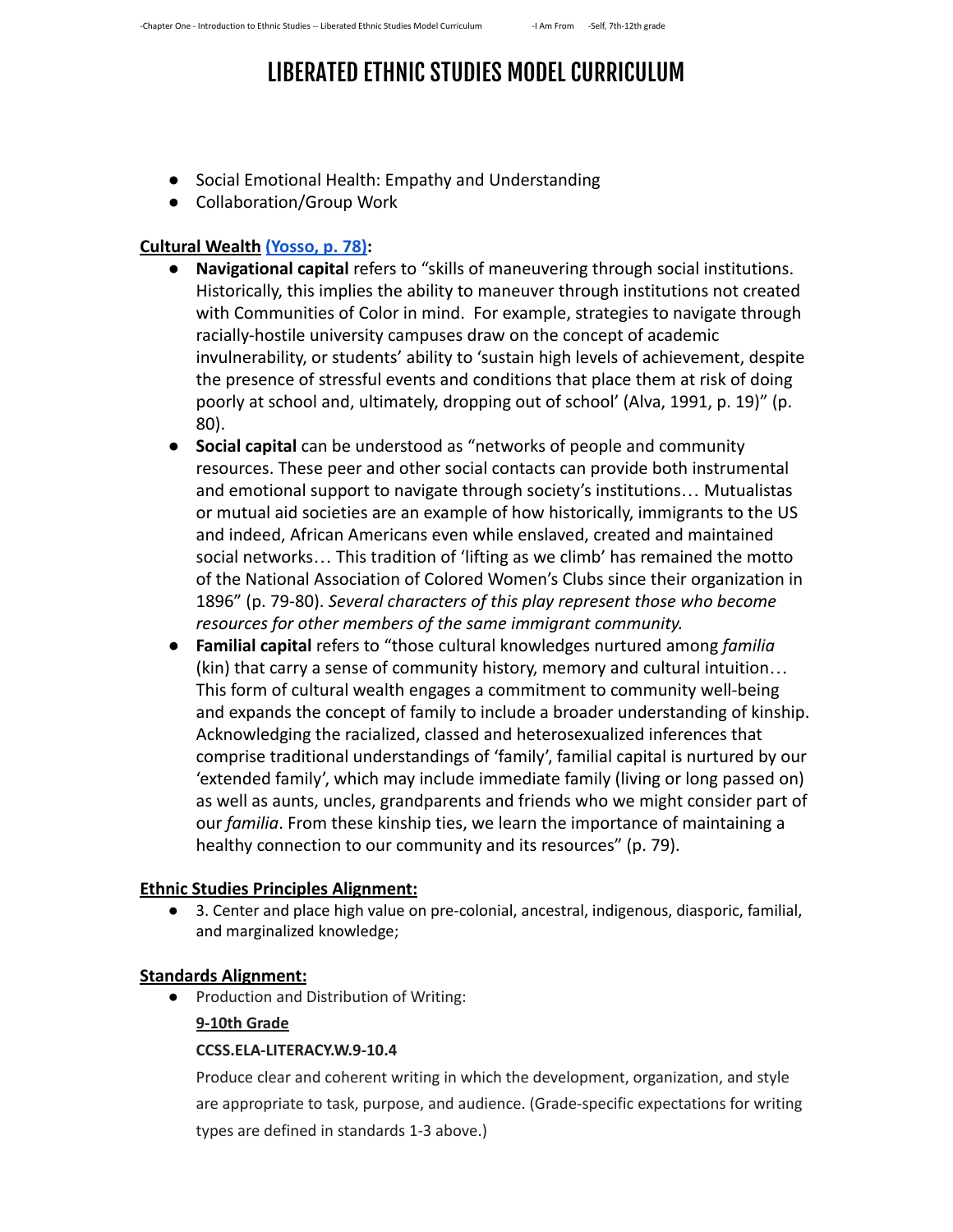#### **CCSS.ELA-LITERACY.W.9-10.5**

Develop and strengthen writing as needed by planning, revising, editing, rewriting, or trying a new approach, focusing on addressing what is most significant for a specific purpose and audience. (Editing for conventions should demonstrate command of Language standards 1-3 up to and including grades 9-10 here.)

#### **CCSS.ELA-LITERACY.W.9-10.6**

Use technology, including the Internet, to produce, publish, and update individual or shared writing products, taking advantage of technology's capacity to link to other information and to display information flexibly and dynamically. English Language Arts Standards » History/Social Studies

#### **11-12th Grade**

#### **CCSS.ELA-LITERACY.W.11-12.4**

Produce clear and coherent writing in which the development, organization, and style are appropriate to task, purpose, and audience. (Grade-specific expectations for writing types are defined in standards 1-3 above.)

#### **CCSS.ELA-LITERACY.W.11-12.5**

Develop and strengthen writing as needed by planning, revising, editing, rewriting, or trying a new approach, focusing on addressing what is most significant for a specific purpose and audience. (Editing for conventions should demonstrate command of Language standards 1-3 up to and including grades 11-12 here.)

#### **CCSS.ELA-LITERACY.W.11-12.6**

Use technology, including the Internet, to produce, publish, and update individual or shared writing products in response to ongoing feedback, including new arguments or information.

**●** CA ELD Standards

A. Collaborative 1. Exchanging information and ideas with others through oral collaborative discussions on a range of social and academic topics.

#### **Modifications, Accommodations, Resources for Multilingual Students:**

| Translanguaging permitted in the<br>poetry writing<br>Translation into home language of<br>poetry provided as examples. | Use of movement, music and props to<br>express universal concepts and<br>enduring understandings. |
|-------------------------------------------------------------------------------------------------------------------------|---------------------------------------------------------------------------------------------------|
|-------------------------------------------------------------------------------------------------------------------------|---------------------------------------------------------------------------------------------------|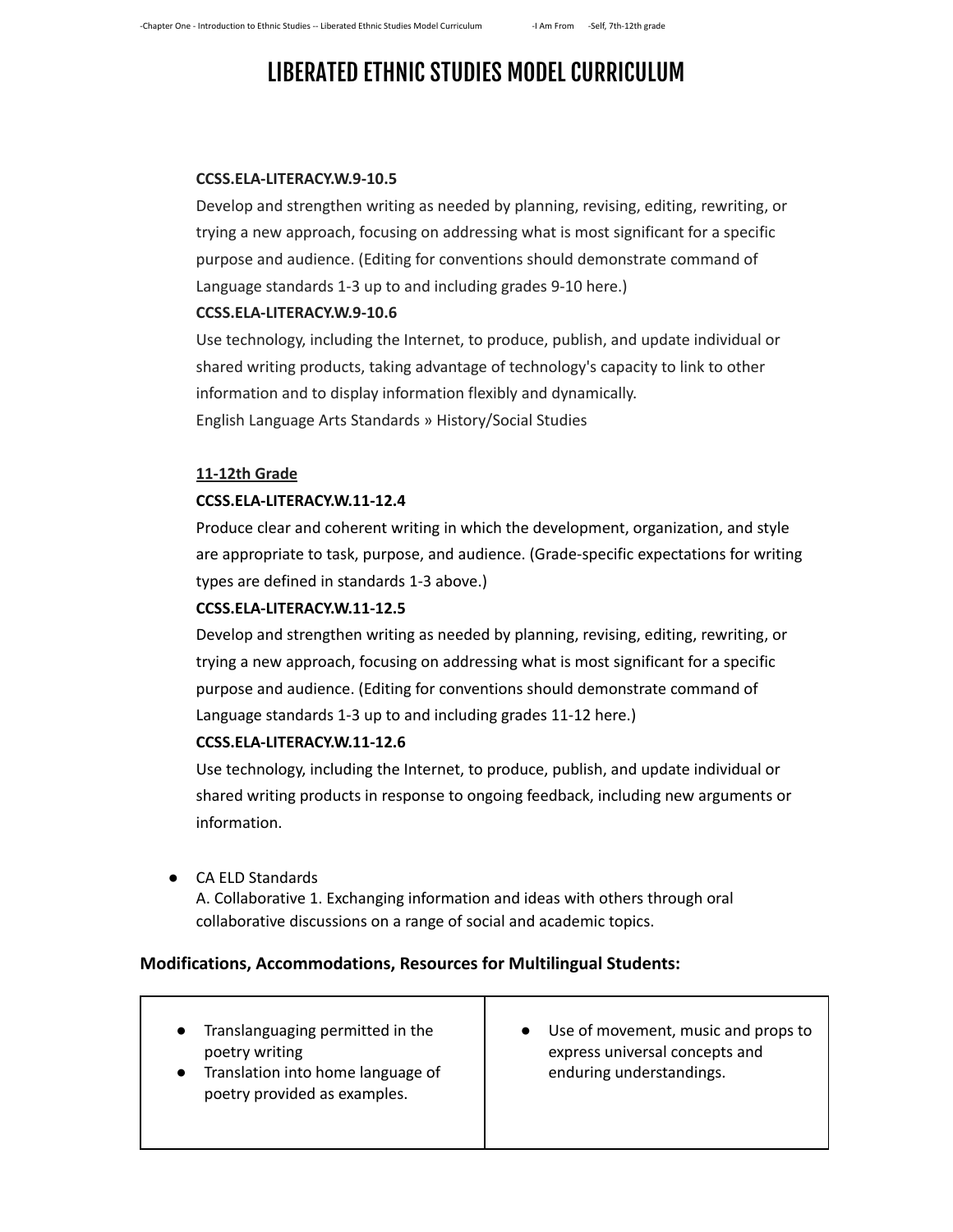### **Critical Vocabulary (also found on Critical Concepts slide (8):**

| <b>CRITICAL</b><br><b>VOCABULARY</b>                                                                                                                                                                                                                                                                                                                                                                                                 | Definition and Rationale for choosing this<br>word, phrase, or concept                                                                                                                                                                          | <b>Idea for</b><br>pre-teaching or<br>front-loading the<br>concept.                                                                                                   |
|--------------------------------------------------------------------------------------------------------------------------------------------------------------------------------------------------------------------------------------------------------------------------------------------------------------------------------------------------------------------------------------------------------------------------------------|-------------------------------------------------------------------------------------------------------------------------------------------------------------------------------------------------------------------------------------------------|-----------------------------------------------------------------------------------------------------------------------------------------------------------------------|
| Allusion,<br>Anaphora,<br>Apostrophe,<br>Conceit,<br>Consonance,<br>Diction, Elegy,<br>End Stop,<br>Enjambment.<br><b>Figurative</b><br>Language,<br>Imagery,<br>Inversion,<br>Metaphor, Meter,<br>Onomatopoeia,<br>Personification,<br>Repetition,<br>Rhyme, End<br>Rhyme, Half<br><b>Rhyme Or Slant</b><br>Rhyme, Internal<br>Rhyme, Rhythm,<br>Simile,<br>Symbolism,<br>Theme, Verse,<br><b>Blank Verse, Free</b><br><b>Verse</b> | These are all devices than can be taught (you<br>can choose a few or all). You would have to<br>pre-teach these and offer them to students to<br>use for their "I Am From" poem.                                                                | Use these if you<br>want to make the<br>"I AM FROM"<br>higher level<br>literature-based in<br>addition to<br>reflection of self<br>and where each<br>student is from. |
| Identity                                                                                                                                                                                                                                                                                                                                                                                                                             | A shared perception of the world blended with<br>a unique historical experience in the United<br>States.<br>An experience often based on differences in<br>race/ethnicity, common history, national<br>origin, immigrant experience, geographic | Teach this using<br>the slide and<br>explicitly connect<br>it to how students<br>will brainstorm<br>where they are<br>from.                                           |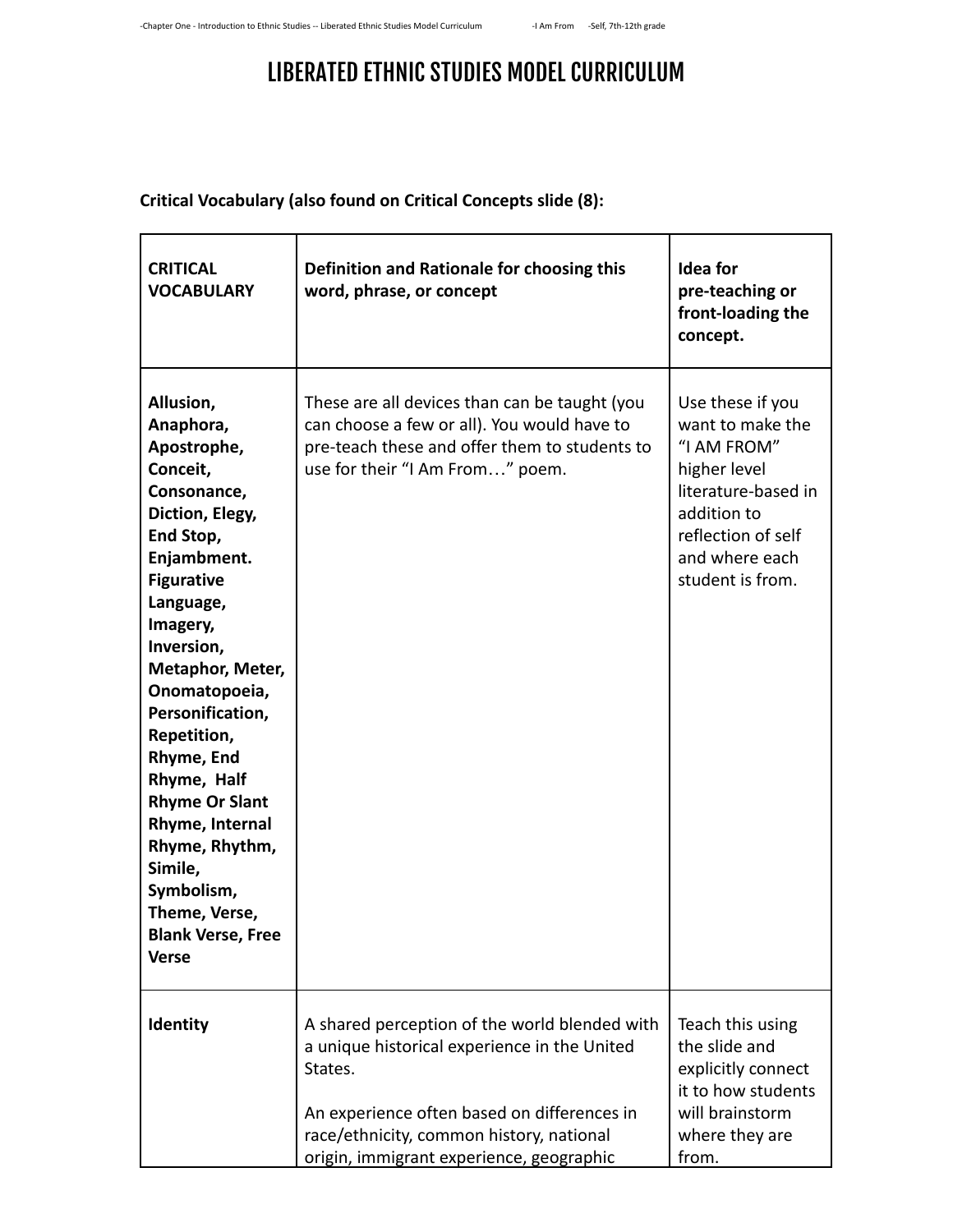| location, language, religious/spiritual beliefs,<br>socio-political experiences.                                                                                                             |  |
|----------------------------------------------------------------------------------------------------------------------------------------------------------------------------------------------|--|
| Includes ever-changing values, traditions,<br>social and political relationships and<br>worldviews created and shared by a group of<br>people bound together by a combination of<br>factors. |  |

## **C1: Cultural Ritual and/or Energizer Slides 1**

#### **Description:**

How will you engage the students? This energizer contributes to setting the "culture" of the classroom while also connecting the main concepts of lesson plan to the students prior experiences/knowledge/interests.

We encourage Ethnic Studies lessons starting off with land and ancestor acknowledgement. Example provided in the slides. *The slides are to be used before beginning the close read via "Readers Theatre" Once you've cast the characters, you can have the students who were not cast use the Worksheet for Guided Questions Throughout the Play linked above.*

|            | <b>DESCRIPTION</b>                                                                                                                            | <b>TIME</b> |
|------------|-----------------------------------------------------------------------------------------------------------------------------------------------|-------------|
|            | Building Background - You can use any of these related<br>documents to build background before reading the play.                              | Varies      |
|            | You can use this worksheet with guiding questions to<br>guide students reading from building background to<br>completion of reading the play. | 30 min      |
| Slide 1-3  | <b>Introduction Slides</b>                                                                                                                    | 2 min       |
| Slide 4    | <b>Land Acknowledgement</b>                                                                                                                   | 2 min       |
| Slide 5    | <b>Ancestor Acknowledgement</b>                                                                                                               | 4 min       |
| Slides 6-7 | <b>Cultural Energizer - QUESTIONS</b>                                                                                                         | 10 min      |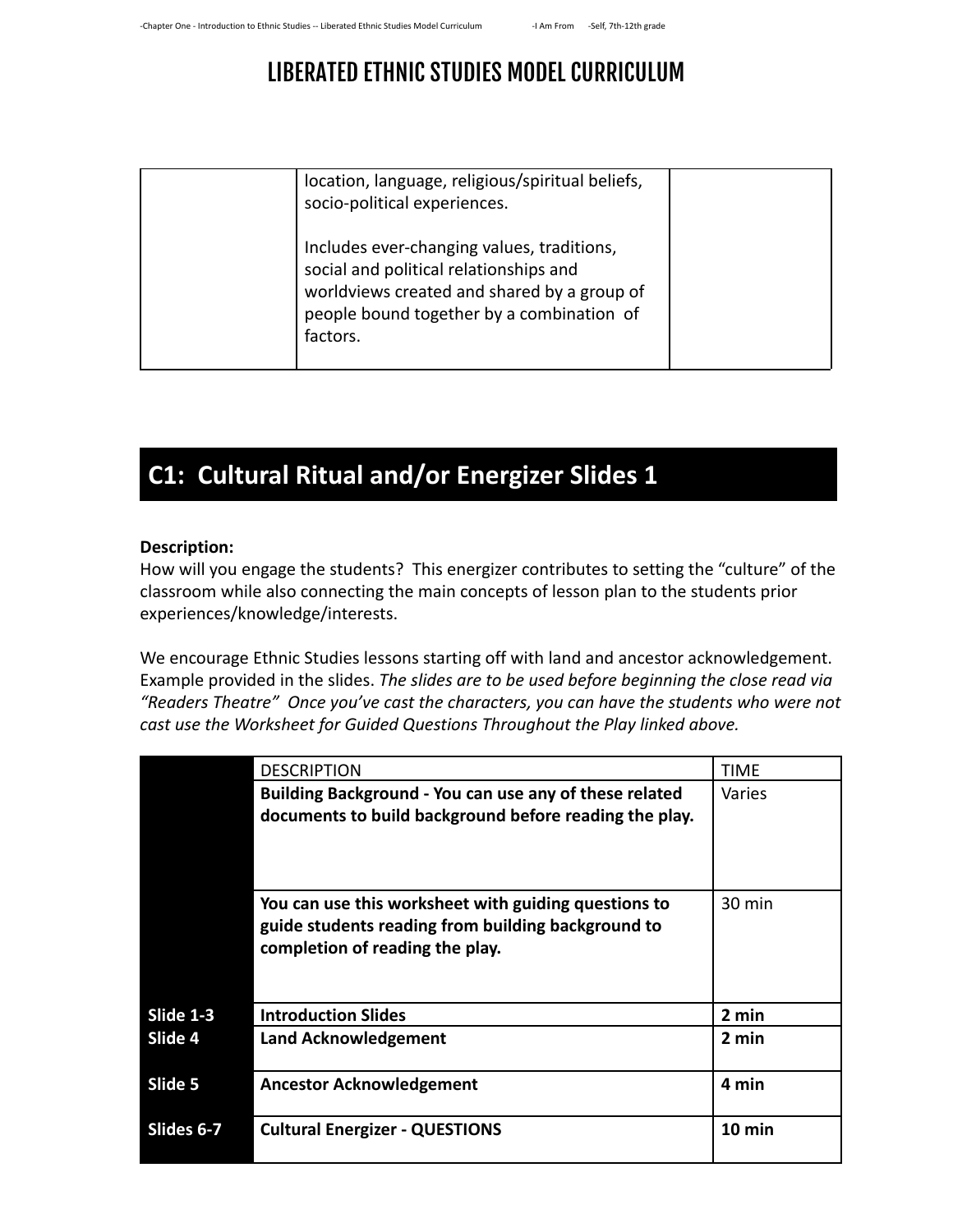### Think-Pair-Share (STUDENTS CAN RECORD RESPONSES IN THE DOCUMENT LINKED BELOW)

# **C2: Critical Concepts**

|         | <b>DESCRIPTION</b>                                           | <b>TIME</b>                |
|---------|--------------------------------------------------------------|----------------------------|
| Slide 8 |                                                              |                            |
|         | <b>Critical Concepts - Identity</b>                          | 5 min (or<br>longer if you |
|         | (See critical vocabulary above for ideas if you want to do a | teach poetic               |
|         | more in-depth poetry device lesson)                          | devices at                 |
|         |                                                              | this point)                |

### **C3: Community Collaboration and/or Critical Cultural Production**

| <b>STEP</b>               | <b>DESCRIPTION</b>                                                                                                                                                                                                                                                                    | <b>TIME</b>                  |
|---------------------------|---------------------------------------------------------------------------------------------------------------------------------------------------------------------------------------------------------------------------------------------------------------------------------------|------------------------------|
| <b>Slides</b><br>$9 - 10$ | Two short "I Am From" poems are offered as examples of<br>poems written by George Ella Lyons and Theresa Montaño.<br>Have students Reflect-Pair-Share for each poem. Did they<br>connect to anything?                                                                                 | 8 min                        |
| Slide 11                  | 4.5 min video of a "I Am From Roots Planted in Many Soils"<br>written and narrated by Lupe Carrasco Cardona.<br>Watch<br>Reflect<br>Pair<br>Share<br>What part of this poem did you connect to? Which<br>literary/poetic devices did she use?                                         | 12 min                       |
| Slide 12                  | Now it is time to write your own I AM FROM poem.<br>You can use the worksheet to brainstorm. Be bold, be honest,<br>tell your truth of where you are from.<br>It is okay to see you are from more than one place, just like the<br>author of "I Am From Roots Planted in Many Soils." | 1-2 Class<br><b>Meetings</b> |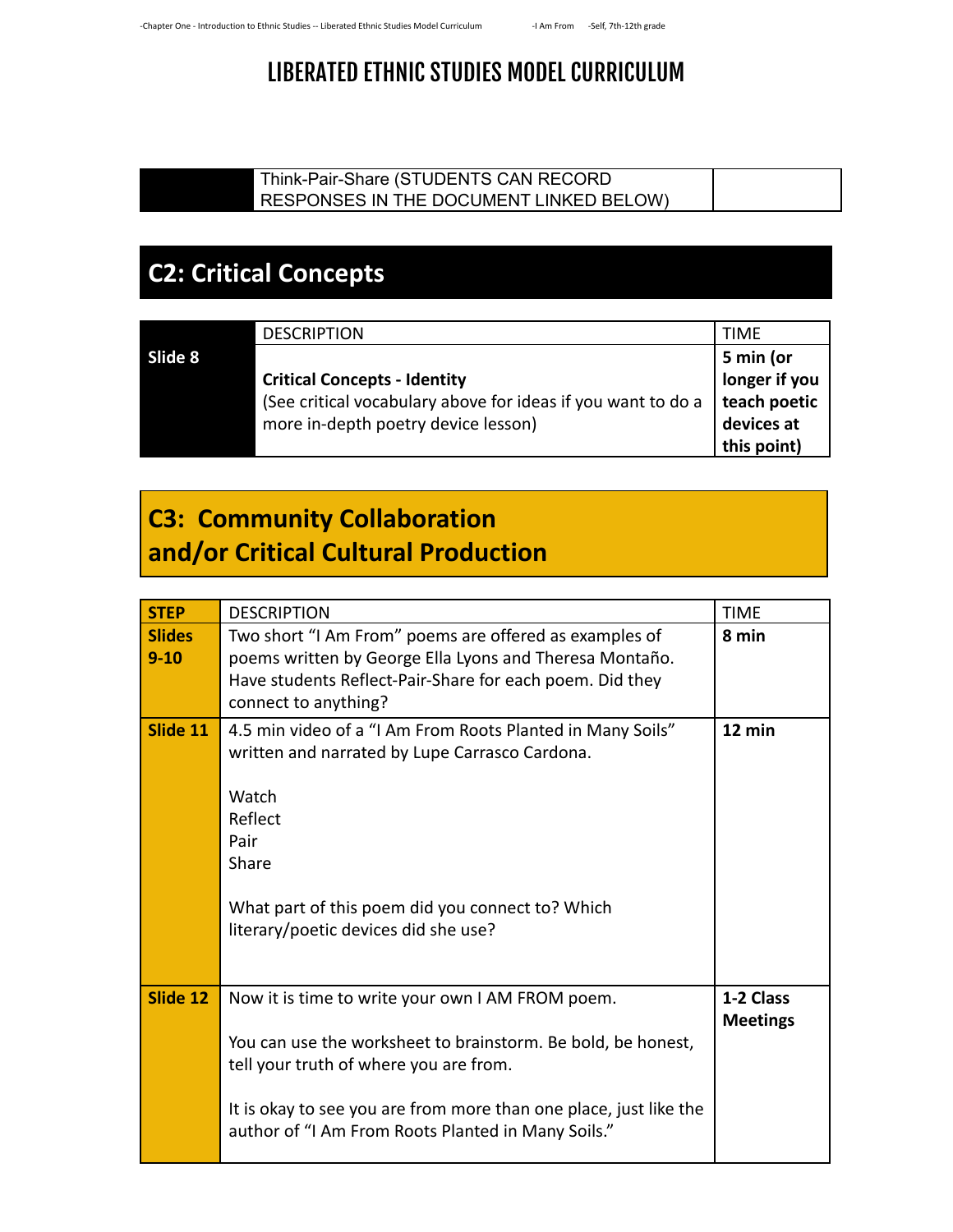- 1. Worksheet for students to use to brainstorm their I AM FROM poem [https://docs.google.com/document/d/18GHrE-2iF9CRBbz7N](https://docs.google.com/document/d/18GHrE-2iF9CRBbz7NAv75lUxWijEjbL4LnuG24qDcQo/copy) [Av75lUxWijEjbL4LnuG24qDcQo/copy](https://docs.google.com/document/d/18GHrE-2iF9CRBbz7NAv75lUxWijEjbL4LnuG24qDcQo/copy)
- 2. The document with "I AM FROM ROOTS PLANTED IN MANY SOILS" as an example of how to write one of your own. [https://docs.google.com/document/d/1O9fmy02DCdmdVA](https://docs.google.com/document/d/1O9fmy02DCdmdVAh63PWvNkrMa1rTfViFkWgObQxGR5w/copy) [h63PWvNkrMa1rTfViFkWgObQxGR5w/copy](https://docs.google.com/document/d/1O9fmy02DCdmdVAh63PWvNkrMa1rTfViFkWgObQxGR5w/copy)

# **C4: Conclusive Dialogue/Critical Circular Exchange**

| <b>Connection: How is</b><br>this relevant to<br>students? How is it<br>relevant to the unit?<br>How do you bring<br>back to the PURPOSE<br>of the unit? | Students will present their poems. You can choose if your<br>students will benefit from small group presentations or the<br>whole group. Students will be given the opportunity to share<br>how they feel connected to the content of peers' poetry and<br>what they learned from others.                                                                                                                                                                                                                      |
|----------------------------------------------------------------------------------------------------------------------------------------------------------|----------------------------------------------------------------------------------------------------------------------------------------------------------------------------------------------------------------------------------------------------------------------------------------------------------------------------------------------------------------------------------------------------------------------------------------------------------------------------------------------------------------|
| <b>Assessment: How</b><br>will the students be<br>assessed?                                                                                              | Students will be assessed by their meaningful participation in<br>the culminating community circles as listeners of their peers'<br>poems and the creation of their poem. A rubric is not<br>provided but is suggested.                                                                                                                                                                                                                                                                                        |
| Evaluation: How will<br>the effectiveness of<br>this lesson plan be<br>evaluated?                                                                        | How well students are able to explain the connection<br>between concepts like recidivism and destiny. How well<br>students are able to discern multiple meanings from the text,<br>including perspectives. How well students can explain the<br>ancient Greek tragedy and the applicability to the modern<br>stories of incarceration and recidivism.<br>The students should write or record a culminating reflection<br>based on their responses and the responses of their peers in<br>the community circle. |

**\_\_\_\_\_\_\_\_\_\_\_\_\_\_\_\_\_\_\_\_\_\_\_\_\_\_\_\_\_\_\_\_\_\_\_\_\_\_\_\_\_\_\_\_\_\_\_**